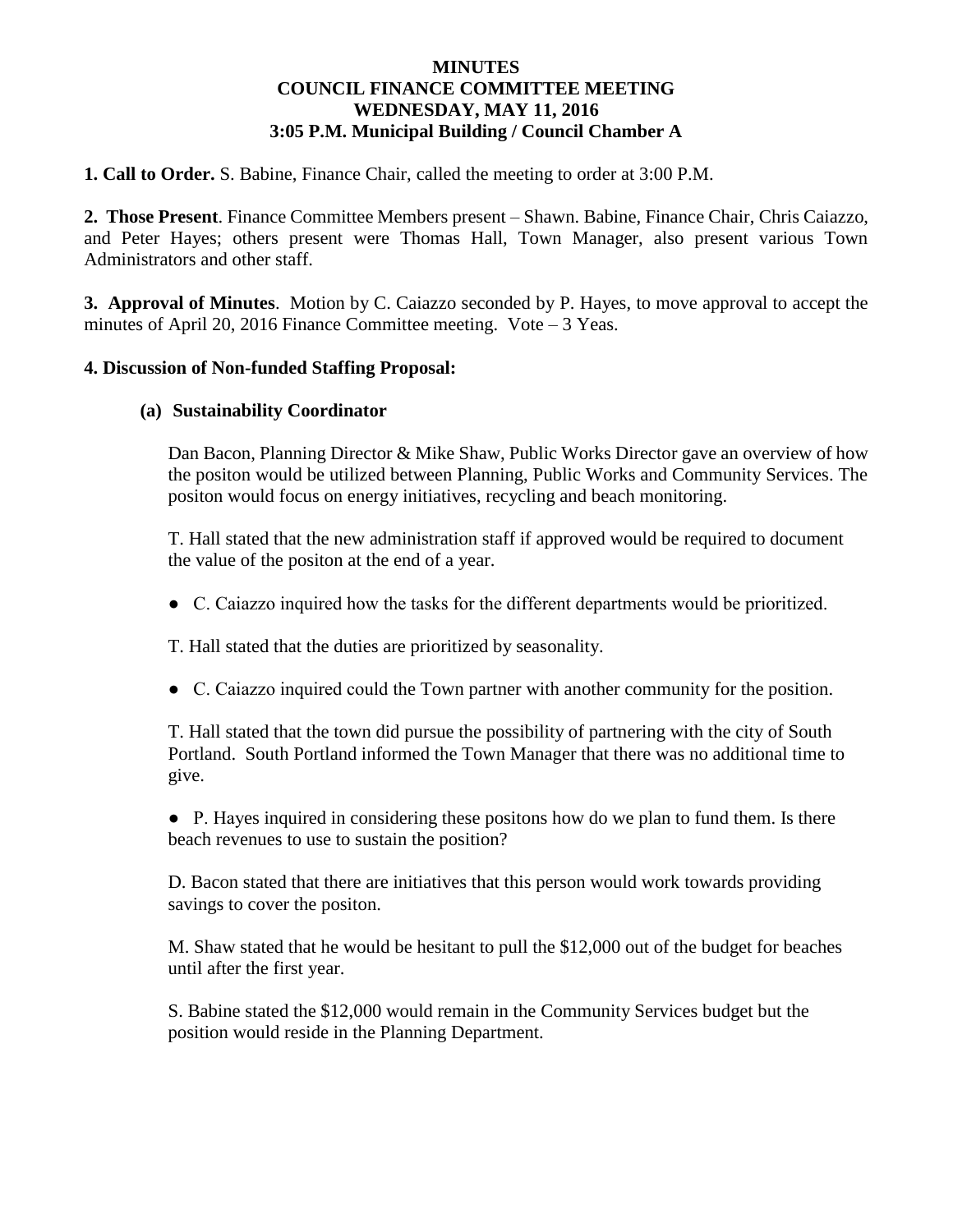# **(b) Assistant Town Manager**

Thomas Hall, Town Manager gave an overview of how the positon would be utilized to its fullest if approved. The positon would be 40% purchasing, 40% Budget Analyst and 20% Assist Town Manager. The value of purchasing is that it would provide smarter and cheaper purchases by the Town. The analyst would provide the comparative piece for benchmarking, analyzing the budget, projecting trends, and taking the steps towards long range forecasting. The above duties would be in conjunction to the duties of the Assistant Town Manager.

● S. Babine stated that the salary for the Assistant Town Manager if approved would be \$84,504.

● C. Caiazzo inquired as to the concern that someone who would be budget analyst would be looking at efficiencies of town and school is this correct.

T. Hall stated that the town respects the School's place in handling their own budget. The past several years the town and school have cooperated and worked together through the budget process. It is expected that the two sides will continue to show cooperation and if the school desires this position can be of assistance. This position will ultimately be a great contribution to the town.

# **(c) Police Officers (2)**

Robert Moulton, Police Chief gave an overview as to the need for two officers and what precipitate's this request. At any one time the Department has (2) officers on duty with one supervisor covering a community of 54 square miles. It is becoming more difficult to cover the community with the incremental growth of residents and new businesses. Since 2006 there are 200 new businesses open in Scarborough causing an increase in traffic and increase in petty theft etc. The demands on the officers on duty has reduced the ability to work on proactive issues such as outreach programs, and with increased issue with drugs we should be doing more to build a relationship with the students from lower grades and up. The drug problem is not going away it is steadily increasing. Due to several staff retirements and new dispatch hires at a lower rate of pay there will be a cost reduction that can cover the two positions.

● P. Hayes inquired if any communities charge impact fees for businesses. As well have there been any close calls for residents when calls have to have to be stacked?

R. Moulton stated that there are no impact fees charged by Scarborough or other communities that he is aware of. R. Moulton stated that were no specific incidents that could be used as an example. The stacked calls can be anything from a theft, domestic violence or accident that people have to wait their turn when all three officers are stayed up on another call. This is something that should not be happening.

● C. Caiazzo inquired if businesses are required to have security in place.

R. Moulton stated that businesses do have their own security in place but they can't make the arrests or give out citations, the Police Department is required to respond.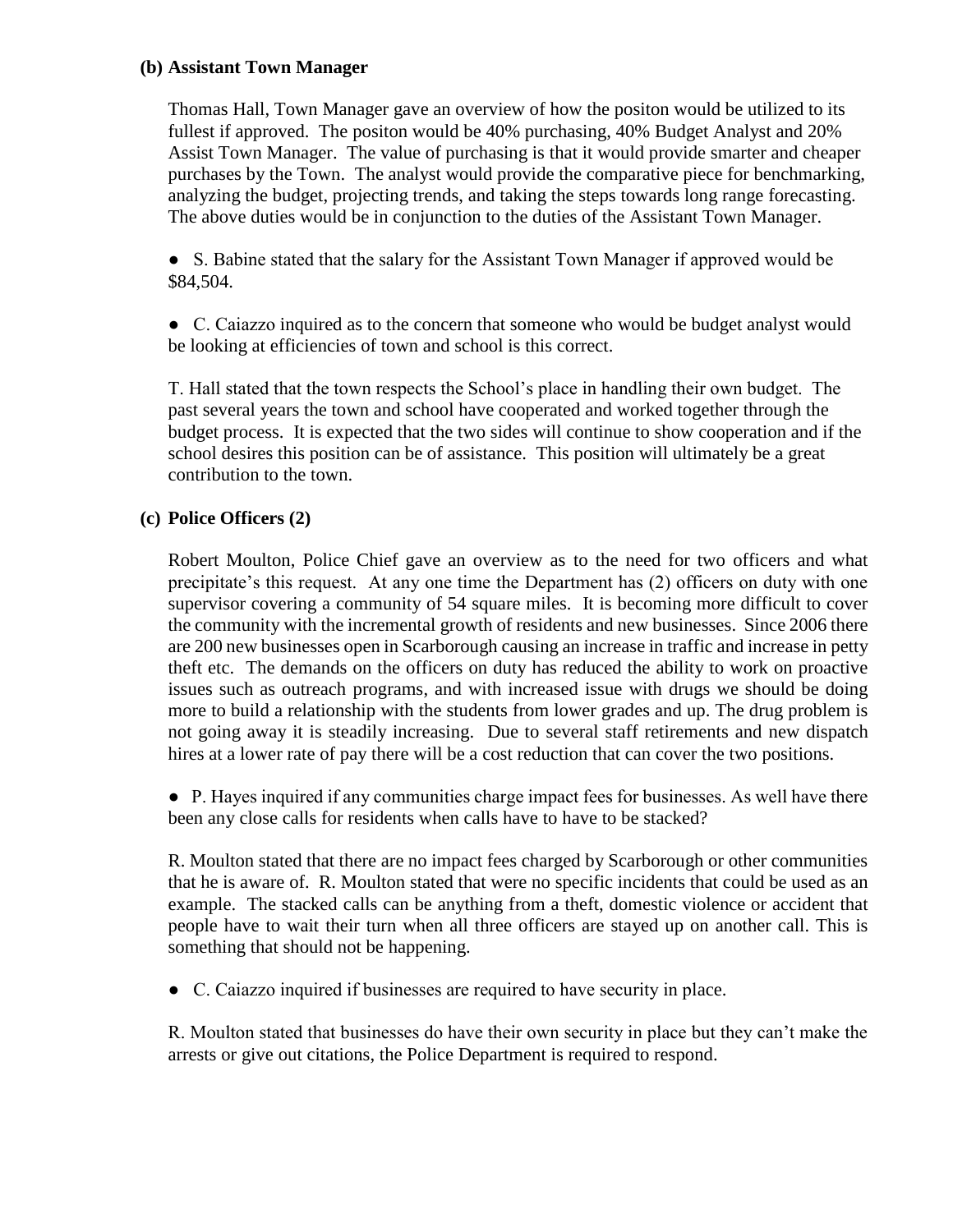# **(d) Fire Fighters (2)**

Michael Thurlow, Fire Chief gave an overview as to the need for two Firemen and what precipitate's this request and how the positons would be utilized. The Fire Chief provided documentation showing where the current fulltime staffing is and where it would be with the proposed fulltime staffing with a new captain's rank.

● S. Babine inquired that the new staffing is just a restructure of the current staffing.

M. Thurlow stated that is correct a private would be converted to a Lieutenant so there would be two staff supervising 17 personnel instead one.

● P. Hayes inquired that in the proposed staffing plan it was stated that you are contractually obligated to set the new plan in place once the new hires reach a certain number.

M. Thurlow stated that hiring the next two staff members is the trigger to the contract that was negotiated with the unions during the last contract negotiations. Once this number is reached the proposed staffing plan goes into effect.

● C. Caiazzo inquired per Diem hires do not receive benefits just an hourly rate?

M. Thurlow stated due to the new ACA laws some per diems do receive benefits as the work about the 30 hours per week.

● P. Hayes when does this contract expire and when will you start framing the next contract?

M. Thurlow stated that there is another year left on this contract that will end June of 2017. We will start working on the contents of the next contract in January of 2017.

● S. Babine inquired with the increase of EMT calls are we looking to increase ambulance service?

M. Thurlow stated that we are watching the numbers to determine if and when we may need to expand the ambulance service. With mutual aid right now we have not reached that point. We see that further down the road we will have to determine if perhaps we partner with another community to bring on a fully staffed third ambulance. The North Scarborough property is an area where something of that nature could be considered.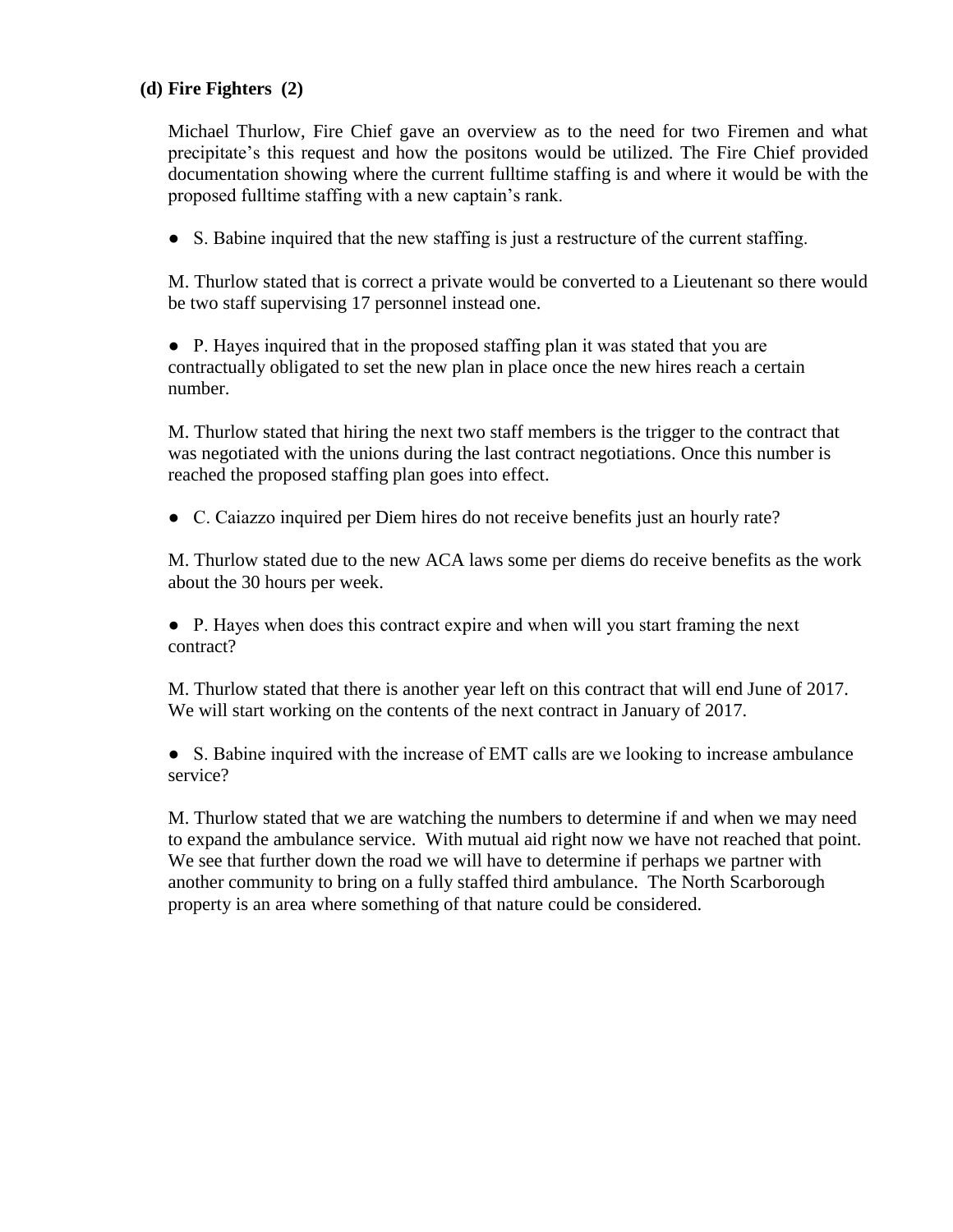#### **5. Final Discussion and Review of Budget Recommendations:**

S. Babine, Finance Chair stated that the purpose of the meeting was to review the Town FY2017 Budget and adjustments as recommended by the Town Manager and to recommend any other adjustments deemed necessary.

The Town Manager and Finance Committee proposed budget adjustments to the original proposed FY2017 Municipal budgets. An adjustment of a \$350,000 increase to the Municipal Revenues, an adjustment of \$355,099 increase to the Municipal operating budget, an adjustment of (\$54,500) decrease to the Municipal capital revenue and an adjustment of (\$126,500) decrease to the Municipal Capital Appropriations.. For a Net Municipal budget change of (\$66,901) decrease to the proposed FY2017 budget for a Net FY2017 proposed budget of \$60,330,578.

#### **FY 2017 – Recommended Changes**

| <b>Municipal</b>                                                   | <b>As Proposed</b> | Adjustment | <b>Finance Comm</b> |
|--------------------------------------------------------------------|--------------------|------------|---------------------|
| <b>Revenue</b>                                                     |                    |            |                     |
| <b>Increase Finance Excise Revenue</b>                             | 4,900,000          | 300,000    | 5,200,000           |
| <b>Increase Planning Plumbing Permit Revenues</b>                  | 36,000             | 5,000      | 41,000              |
| <b>Increase Planning Building Permit Revenues</b>                  | 375,000            | 10,000     | 385,000             |
| <b>Increase Planning Electrical Permit Revenues</b>                | 52,000             | 5,000      | 57,000              |
| <b>Increase HIDTA Administration Revenues</b>                      | 120,000            | 30,000     | 150,000             |
| <b>Municipal Revenue Fin Comm Increase:</b>                        |                    | 350,000    |                     |
|                                                                    |                    |            |                     |
| <b>Appropriations</b>                                              |                    |            |                     |
| <b>Decrease Administration Wages</b>                               | 906,344            | (12, 411)  | 893,933             |
| Increase Asst. Town Manager Position (Start Oct 1st)               |                    | 63,383     | 63,383              |
| Increase Worker's Compensation                                     | 352,203            | 27,681     | 379,884             |
| Increase Sustainability Coordinator (Start Oct 1st)                |                    | 47,211     | 47,211              |
| Increase Fire FF/EMT Positions & Position Reclass (Start July 1st) |                    | 211,602    | 211,602             |
| Decrease Police CIP - AC Controller/Water Heater                   | 10,000             | (8,000)    | 2,000               |
| Decrease Police Wages and Benefits (Evidence Technician)           | 98,555             | (24, 011)  | 74,544              |
| Dispatch - Vacant positions (Step 3 family plan)                   | 136,128            | (30,672)   | 105,456             |
| Decrease Police Custodian (adjusted wages)                         | 56,776             | (8,087)    | 48,689              |
| <b>Increase Police Full Time Positions</b>                         |                    | 115,000    | 115,000             |
| Increase Debt Service Principal                                    | 3,555,354          | 19,313     | 3,574,667           |
| Decrease Debt Service Interest                                     | 1,117,316          | (53,910)   | 1,063,406           |
| <b>Municipal Appropriation Fin Comm Increase:</b>                  |                    | 347,099    |                     |
|                                                                    |                    |            |                     |
| <b>Capital</b>                                                     |                    |            |                     |
| <b>Revenues</b>                                                    |                    |            |                     |
| Bond Revenues for Loader/Backhoe reduction                         | 1,036,000          | (94, 500)  | 941,500             |
| Increase PW Trade-In Revenue                                       |                    | 40,000     | 40,000              |
| <b>Capital Revenue Fin Comm Decrease:</b>                          |                    | (54, 500)  |                     |
| <b>Appropriations</b>                                              |                    |            |                     |
| PW Loader/Backhoe reduction                                        | 190,000            | (54,500)   | 135,500             |
| Decrease Municipal Building Bathroom renovations                   | 46,500             | (46,500)   |                     |
| Decrease Municipal Building Planning renovations                   | 17,500             | (17,500)   | $\overline{a}$      |
| <b>Capital Approp. Finance Comm Decrease:</b>                      |                    | (118,500)  |                     |
|                                                                    |                    |            |                     |
| Finance Committee Net Budget Adjustment (Decrease)                 |                    | (66,901)   |                     |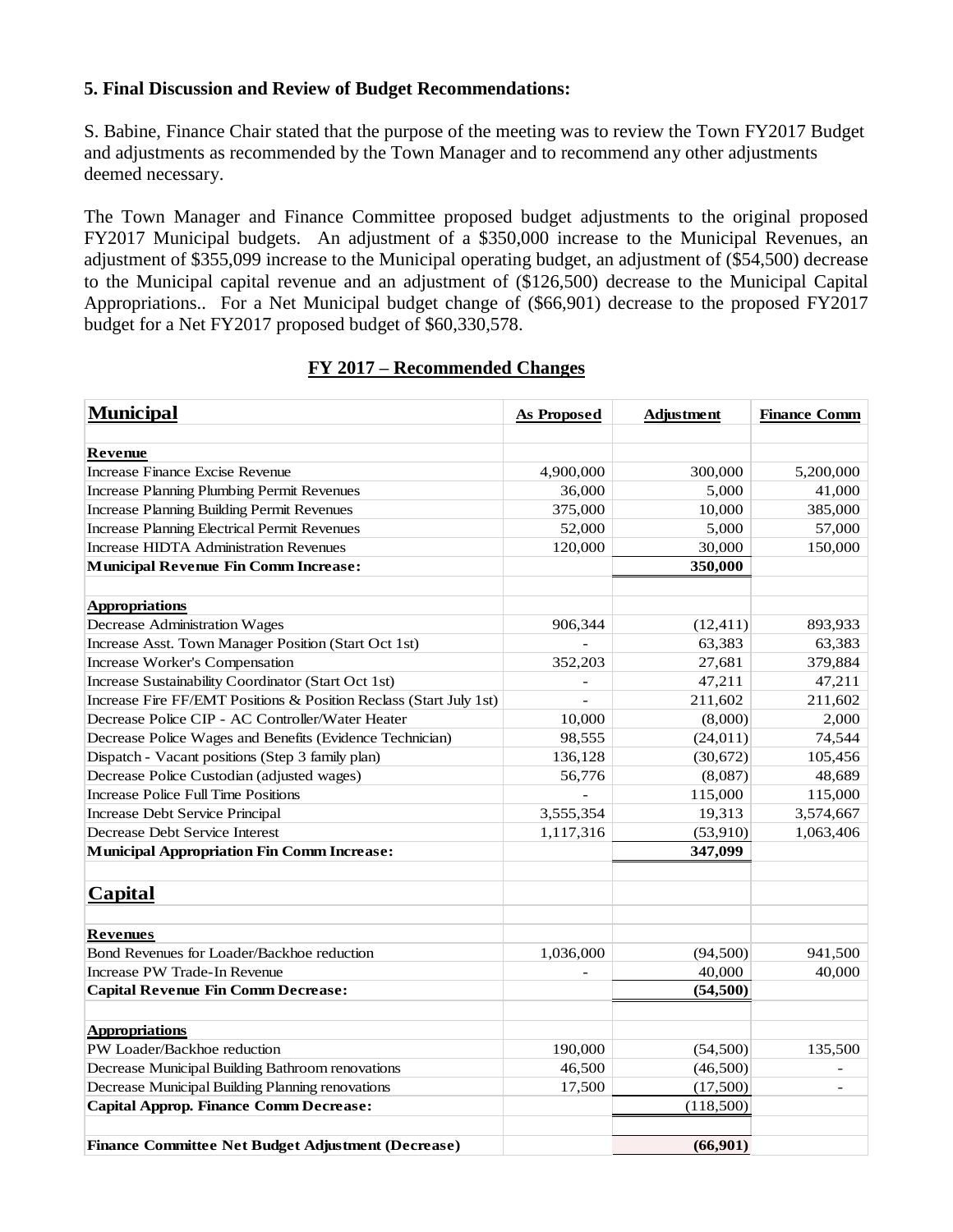Motion by S. Babine, seconded by P. Hayes, to move approval of the recommended adjustment to the FY2017 budget reduce Expenditures as recommended by \$90,097, increase Revenues as recommended by \$250,000, reduce Capital expenditures as recommended by \$54,500 and increase the Capital revenues as recommended by \$54,500.

Motion passed: Vote – 3 Yeas.

Motion by S. Babine, seconded by C. Caiazzo, to move approval of the recommended adjustment to the Administrative FY2017 budget to add the proposed full time Assistant Town Manager position, to add the funding as recommended by \$63,383, and add the proposed full time Sustainability Coordinator position, to add the funding as recommended by \$47,211 for a total increase to the FY2017 budget of \$110,594 (both positions are a nine month funding to start as of October 1, 2016). Motion passed:  $Vote - 2 Yeas, 1 Navy.$ 

Motion by S. Babine, seconded by P. Hayes, to move approval of the recommended adjustment to the Fire Department FY2017 budget to add the two proposed full time Fire Fighter positions as recommended by \$211,602 with a start date of July 1, 2016. Motion passed: Vote 3 Yeas.

Motion by S. Babine, seconded by P. Hayes amend the motion to recognize a funding source for the two Police positions by increasing Excise revenues in the FY2017 budget by \$100,000 to offset the \$98,000 net.

Motion passed: Vote 2 Yeas, 1 Nay.

Motion by P. Hayes, seconded by C. Caiazzo, to move approval of the recommended adjustment to the Police Department FY2017 budget to add the two proposed full time Police Officer positions as recommended by \$115,000 with a start date of July 1, 2016. Motion passed: Vote 2 Yeas, 1 Nay.

Motion by P. Hayes, seconded by S. Babine to move approval of the recommended adjustment to Police Department FY2017 budget to allocate the Higgins Beach Parking meter funding to other areas in the amount of \$18,000.

Motion failed: Vote 1 Yea, 2 Nay.

Motion by P. Hayes, seconded by S. Babine to move approval of the recommended adjustment to the Community Services Department FY2017 Budget to remove the remodel of the Town Hall bathrooms from the capital projects in the amount of \$46, 500. Motion Passed: 2 Yeas, 1 Nay.

Motion by P. Hayes, seconded by S. Babine to move approval of the recommended adjustment to the Planning Department FY2017 Budget to remove the remodel of the Planning Office from the capital projects in the amount of \$17, 000. Motion Passed: 3 Yeas.

Motion by S. Babine, seconded by P. Hayes, to move approval of the recommended adjustment to the FY2017 Schedule of fees to increase the Beach access revenues by \$10,000 to pay for beach cleaning. Motion Failed: Vote 1 Yea, 2 Nays.